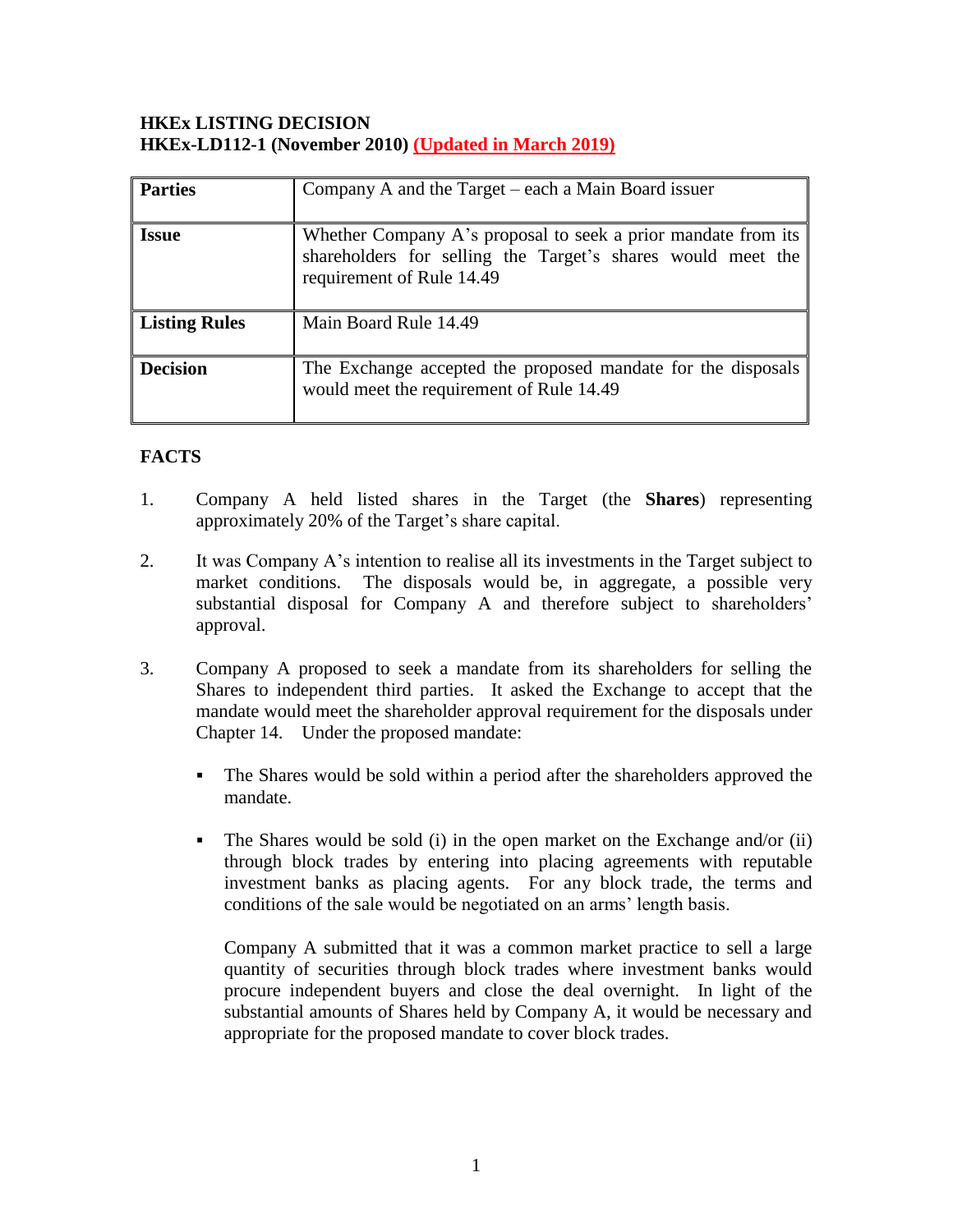- The price for selling the Shares in an open market would be no less than a fixed dollar amount which was determined with reference to the market prices of the Shares in the past 12 months. Where Shares were to be sold through a block trade, the Company proposed a limit for the selling price based on the higher of (i) a fixed dollar amount and (ii) a small discount to the average closing price of the Shares for the 5 trading days immediately before the placing agreement.
- The proceeds would be used by Company A for general working capital.
- 4. Company A considered the mandate, if approved by shareholders, would provide its directors with flexibility in selling the Shares and enable them to react promptly to changing market conditions. Whether the Shares were to be sold in an open market or through block trades, the transactions would need to be completed within a very short period. It would be impractical to make any such sales conditional on shareholders' approval.

#### **APPLICABLE LISTING RULES**

5. Rule 14.34 states that:

As soon as possible after the terms of a share transaction, discloseable transaction, major transaction, very substantial disposal, very substantial acquisition or reverse takeover have been finalised, the listed issuer must in each case:—

(1) inform the Exchange; and

*…*

- (2) publish an announcement in accordance with rule 2.07C as soon as possible. See also rule 14.37.
- 6. Rule 14.49 states that:

a very substantial disposal … must be made conditional on approval by shareholders in general meeting. …

7. Rule 14.63(2)(a) states that if voting or shareholder approval is required, a notifiable transaction circular must:

> contain all information necessary to allow the holders of the securities to make a properly informed decision.